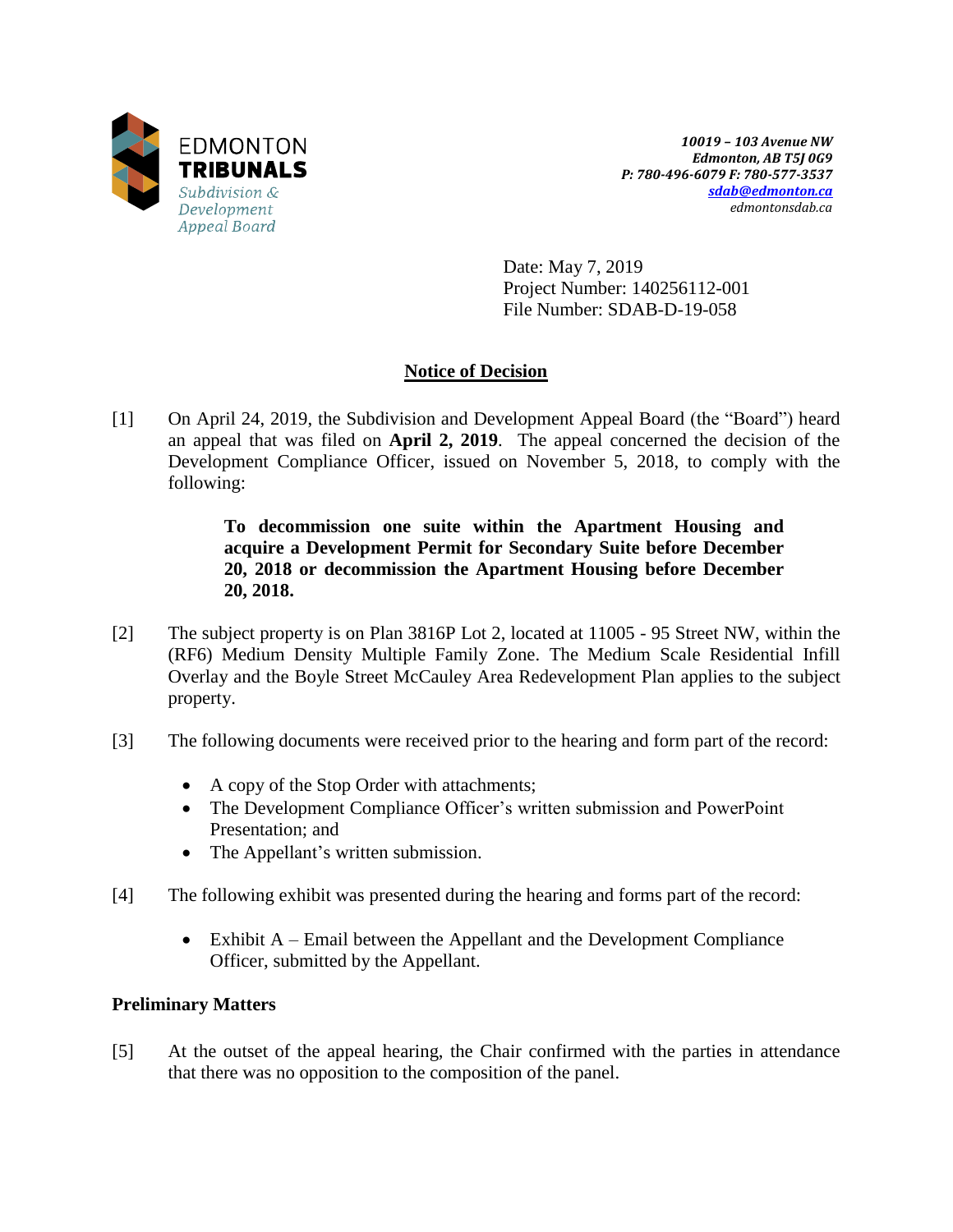- [6] The Chair outlined how the hearing would be conducted, including the order of appearance of parties, and no opposition was noted.
- [7] The Chair raised a jurisdictional issue regarding when the appeal was filed. The Chair explained to the Appellant that the Board is constrained by the 21-day limitation period prescribed by section 686(1)(a) of the *Municipal Government Act*, RSA 2000, c M-26, which states:

#### **Appeals**

**686(1)** A development appeal to a subdivision and development appeal board is commenced by filing a notice of the appeal, containing reasons, with the board,

- (a) in the case of an appeal made by a person referred to in section 685(1)
	- (i) with respect to an application for a development permit,
		- (A) within 21 days after the date on which the written decision is given under section 642, or
		- (B) if no decision is made with respect to the application within the 40-day period, or within any extension of that period under section 684, within 21 days after the date the period or extension expires,
		- or
	- (ii) with respect to an order under section 645, within 21 days after the date on which the order is made, […]
- [8] The Board must therefore, determine whether the Appellant filed the appeal within the 21-day limitation period. If the appeal was filed late, the Board has no authority to hear the matter.

## **Summary of Hearing on Preliminary Matter**

- *i) Position of the Development Compliance Officer, Mr. A. Reid, who was accompanied by Ms. K. Lamont*
- [9] An inspection of the subject Site was conducted on November 1, 2018. It was determined that there was no permit for the Secondary Suites.
- [10] A Stop Order was issued on November 5, 2018 and sent to the Appellant by regular mail to the address of the subject Site and the address listed on the Land Title Certificate.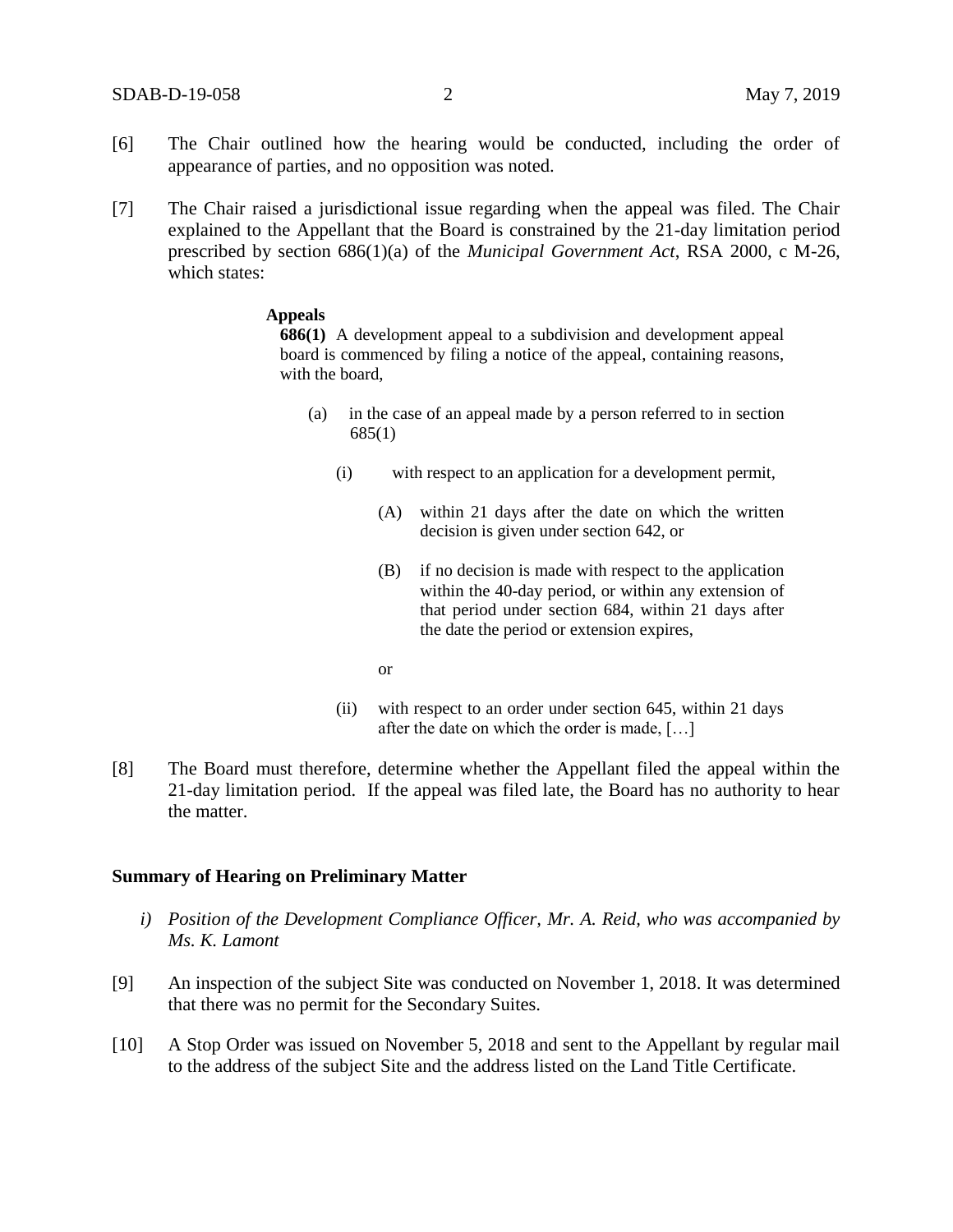- *ii) Position of the Appellant, Mr. E. Pineda*
- [11] He did not receive the Stop Order by mail and found out about the Stop Order in an email dated April 1, 2019 that was sent by the Development Compliance Officer.
- [12] He was in attendance when the inspection took place. During the inspection, he was advised of what his options were regarding the Secondary Suites.
- [13] He spoke to a Development Officer, Ms. Vander Hoek, who provided him with details for rezoning the property.
- [14] Mr. Pineda provided the following information in response to questions by the Board:
	- a. He picks up the mail every day at the subject Site where he lives.
	- b. He confirmed that he was aware of the options for the Secondary Suites in an email from Mr. Reid.
	- *iii) Rebuttal of the Development Compliance Officer, Mr. A. Reid*
- [15] An entry is put into the POSSE System for any mail that is sent out.
- [16] He confirmed that the entry was made but could not provide the Board with a screenshot of the entry.
- [17] Mr. Reid provided the following information in response to questions by the Board:
	- a. He had discussions with the Appellant as referenced in the email submitted by the Appellant.
	- b. He confirmed that there were discussions in an email dated December 11, 2018 between the Appellant and himself with options for the Appellant.
	- c. He confirmed that December 20, 2018 was the compliance date.
	- d. He confirmed that there were discussions to apply for rezoning or decommission the Secondary Suites.
	- e. In his opinion, Mr. Pineda was aware of the Stop Order as there were several discussions regarding the Secondary Suites.

## **Decision on Preliminary Matter**

[18] The appeal was not filed on time, in accordance with section 686(1)(a) of the *Municipal Government Act*.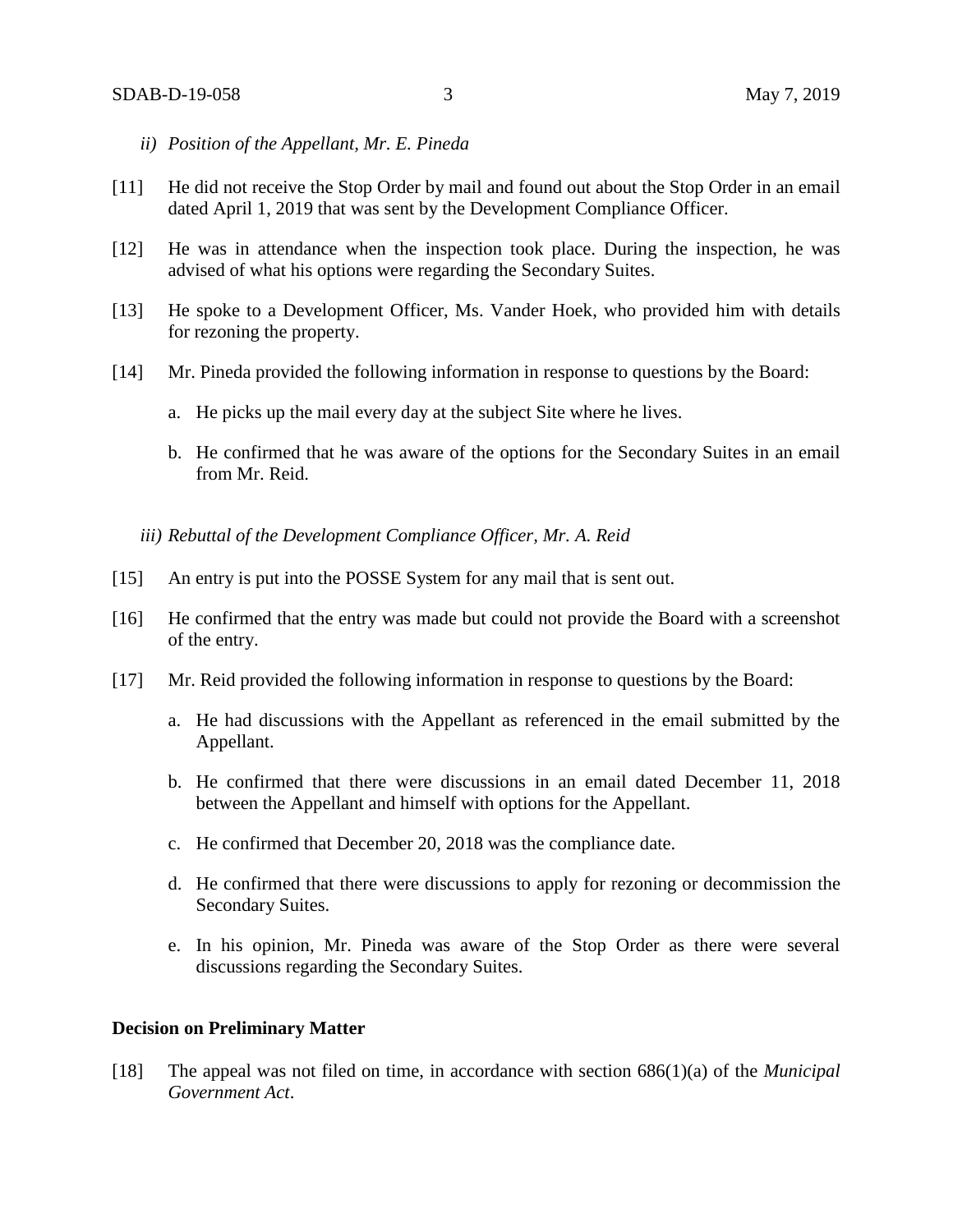### **Reasons for Decision**

[19] The Board has no jurisdiction to hear the appeal as it was filed outside of the timelines set out in section 686 of the *Municipal Government Act* that states:

## **Appeals**

**686(1)** A development appeal to a subdivision and development appeal board is commenced by filing a notice of the appeal, containing reasons, with the board,

- (a) in the case of an appeal made by a person referred to in section 685(1)
	- (i) with respect to an application for a development permit,
		- (A) within 21 days after the date on which the written decision is given under section 642, or
		- (B) if no decision is made with respect to the application within the 40-day period, or within any extension of that period under section 684, within 21 days after the date the period or extension expires,
		- or
	- (ii) with respect to an order under section 645, within 21 days after the date on which the order is made, […]
- [20] This is an appeal by a person who was affected by a Stop Order that was issued under section 645 of the *Municipal Government Act*. As a result, it is an appeal launched pursuant to section 685(1) of the *Municipal Government Act* that states:

#### **Grounds for Appeal**

**685(1)** If a development authority

- (a) fails or refuses to issue a development permit to a person,
- (b) issues a development permit subject to conditions, or
- (c) issues an order under section 645,

the person applying for the permit or affected by the order under section 645 may appeal to the subdivision and development appeal board.

[21] Section 686(1)(a) of the *Municipal Government Act* sets out the timelines that must be followed by persons referred to in section 685(1) who are appealing.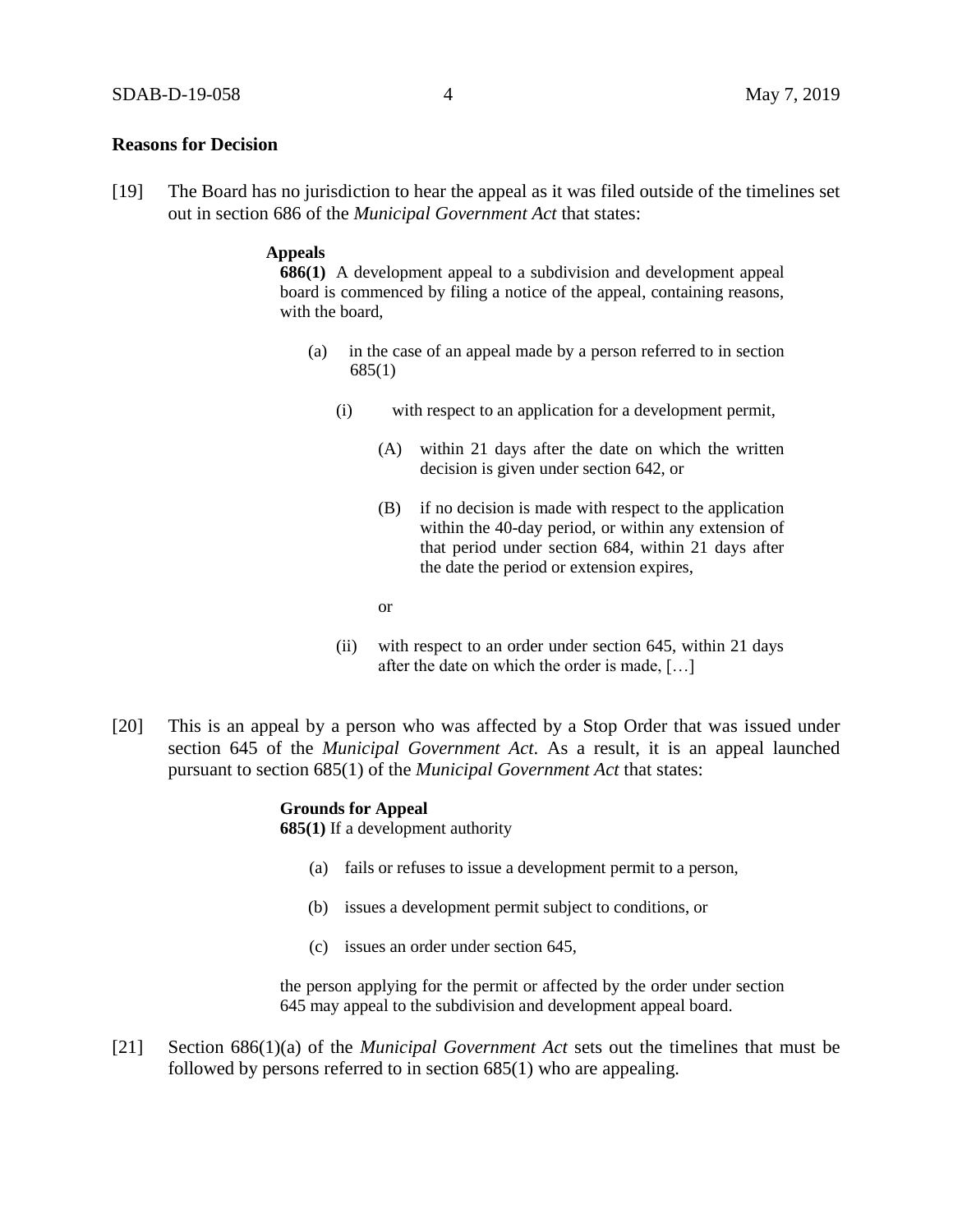- [22] The Board must determine when the Order was made as outlined in section 645 of the *Municipal Government Act*.
- [23] Section 645 of the *Municipal Government Act* states:

#### **Stop order**

**645(1)** Despite [section 545,](https://www.canlii.org/en/ab/laws/stat/rsa-2000-c-m-26/latest/rsa-2000-c-m-26.html#sec545_smooth) if a development authority finds that a development, land use or use of a building is not in accordance with

- (a) this Part or a land use bylaw or regulations under this Part, or
- (b) a development permit or subdivision approval,

the development authority may act under subsection (2).

**(2)** If subsection (1) applies, the development authority may, by written notice, order the owner, the person in possession of the land or building or the person responsible for the contravention, or any or all of them, to

- (a) stop the development or use of the land or building in whole or in part as directed by the notice,
- (b) demolish, remove or replace the development, or
- (c) carry out any other actions required by the notice so that the development or use of the land or building complies with this Part, the land use bylaw or regulations under this Part, a development permit or a subdivision approval,

within the time set out in the notice.

**(2.1)** A notice referred to in subsection (2) must specify the date on which the order was made, must contain any other information required by the regulations and must be given or sent to the person or persons referred to in subsection (2) on the same day the decision is made.

- [24] This legislates the information that the Stop Order notice must contain, and that the notice must be "given or sent" to the person referred to on the same day it was made.
- [25] The Stop Order is dated November 5, 2018. The Development Compliance Officer provided verbal evidence to the Board that:
	- a. The Stop Order was issued on November 5, 2018.
	- b. The Stop Order was provided to the Compliance Officer Clerk to be mailed immediately.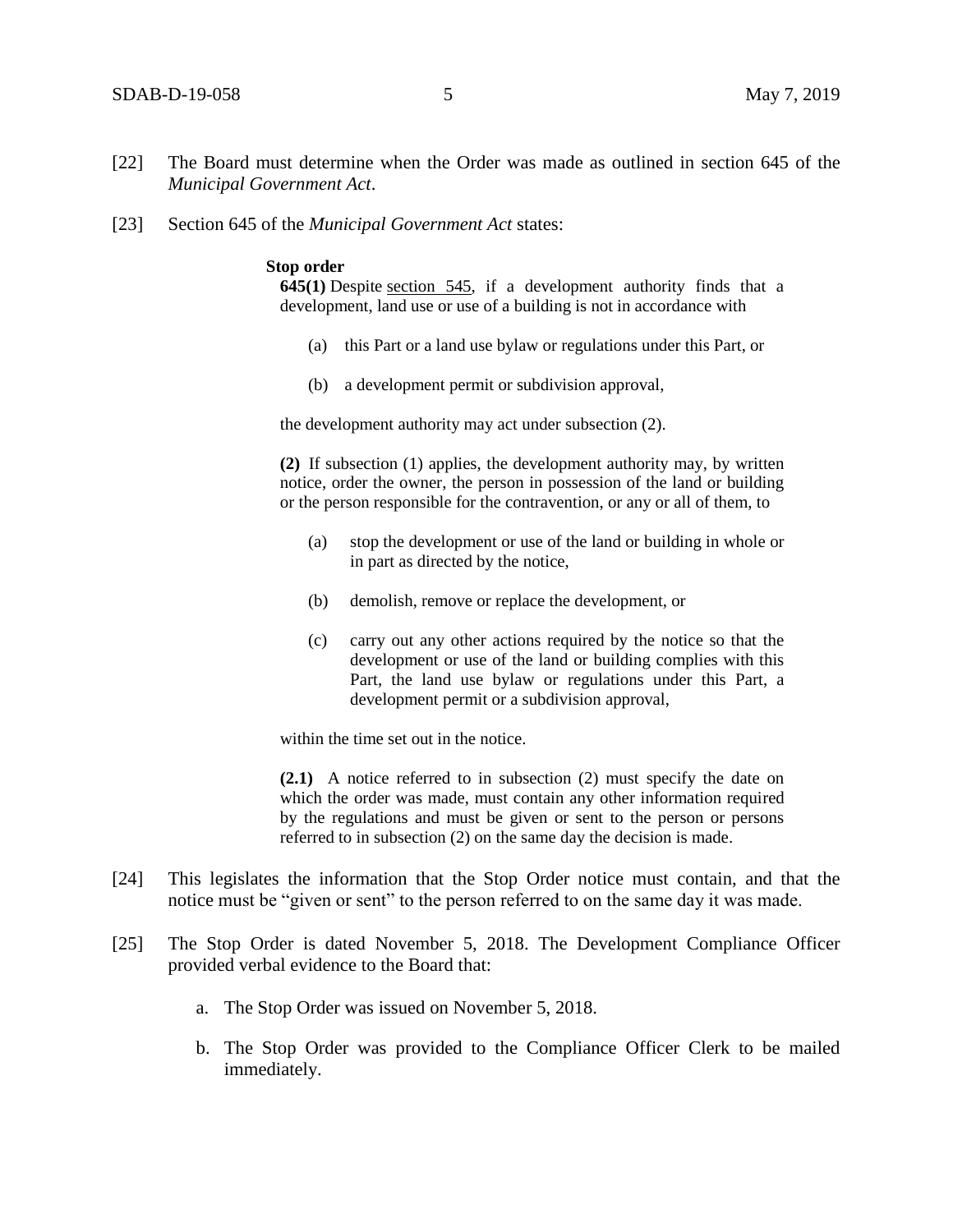- c. The Stop Order was sent to the address of the subject Site which is the address and property owner which is listed on the Land Title Certificate, who is the Appellant.
- d. The office Clerk keeps an electronic record of when the Stop Order was mailed out.
- e. The Development Compliance Officer confirmed that the Stop Order was mailed out on November 5, 2018 to the Appellant.
- [26] The Appellant confirmed that he picked up the mail at the subject Site on a daily basis in November 2018 but did not receive the Stop Order.
- [27] Section 686(1) in combination with section 645(2.1) of the *Municipal Government Act*  does not require proof of service. In fact, it specifically requires that it be sent "to the person".
- [28] Based on the evidence submitted, the Board finds that it is more likely than not, that the Stop Order was mailed on November 5, 2018.
- [29] The fact that the Development Compliance Officer confirmed that the Stop Order was mailed on November 5, 2018 combined with testimony that the electronic entry of when the Stop Order was mailed, the Board determined that the Stop Order was issued on time to the Appellant.
- [30] As a result, the Stop Order was issued correctly in accordance with section 645 of the *Municipal Government Act* on November 5, 2018.
- [31] The Appeal was filed on April 2, 2019, far in excess of 21 days from when the Stop Order was dated November 5, 2018.
- [32] The appeal was not filed on time, in accordance with section 686 of the *Municipal Government Act* and the Board does not have the jurisdiction to hear this appeal.

Mr. I. Wachowicz, Chair Subdivision and Development Appeal Board

Board Members in Attendance: Ms. K. Cherniawsky; Ms. M. McCallum; Ms. K. Thind; Ms. L. Delfs

CC: City of Edmonton, Development & Zoning Services, Attn: Mr. A. Reid / Mr. A. Jabs / Ms. K. Lamont / Mr. B. Lamichhane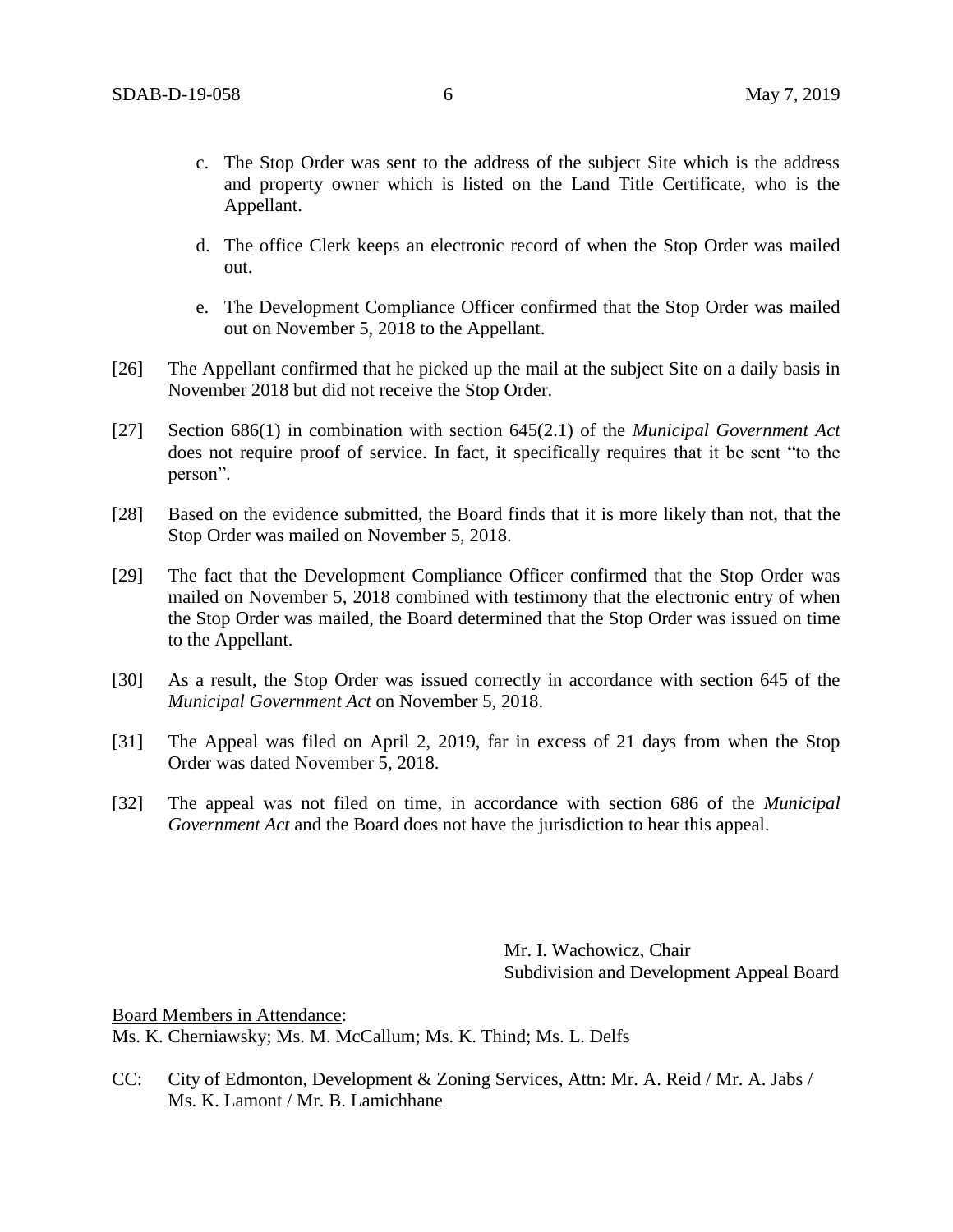# **Important Information for the Applicant/Appellant**

- 1. This decision may be appealed to the Alberta Court of Appeal on a question of law or jurisdiction under section 688 of the *Municipal Government Act*, RSA 2000, c M-26.
- 2. When a decision on a Development Permit application has been rendered by the Subdivision and Development Appeal Board, the enforcement of that decision is carried out by Development & Zoning Services, located on the 2nd Floor, Edmonton Tower, 10111 – 104 Avenue NW, Edmonton, AB T5J 0J4.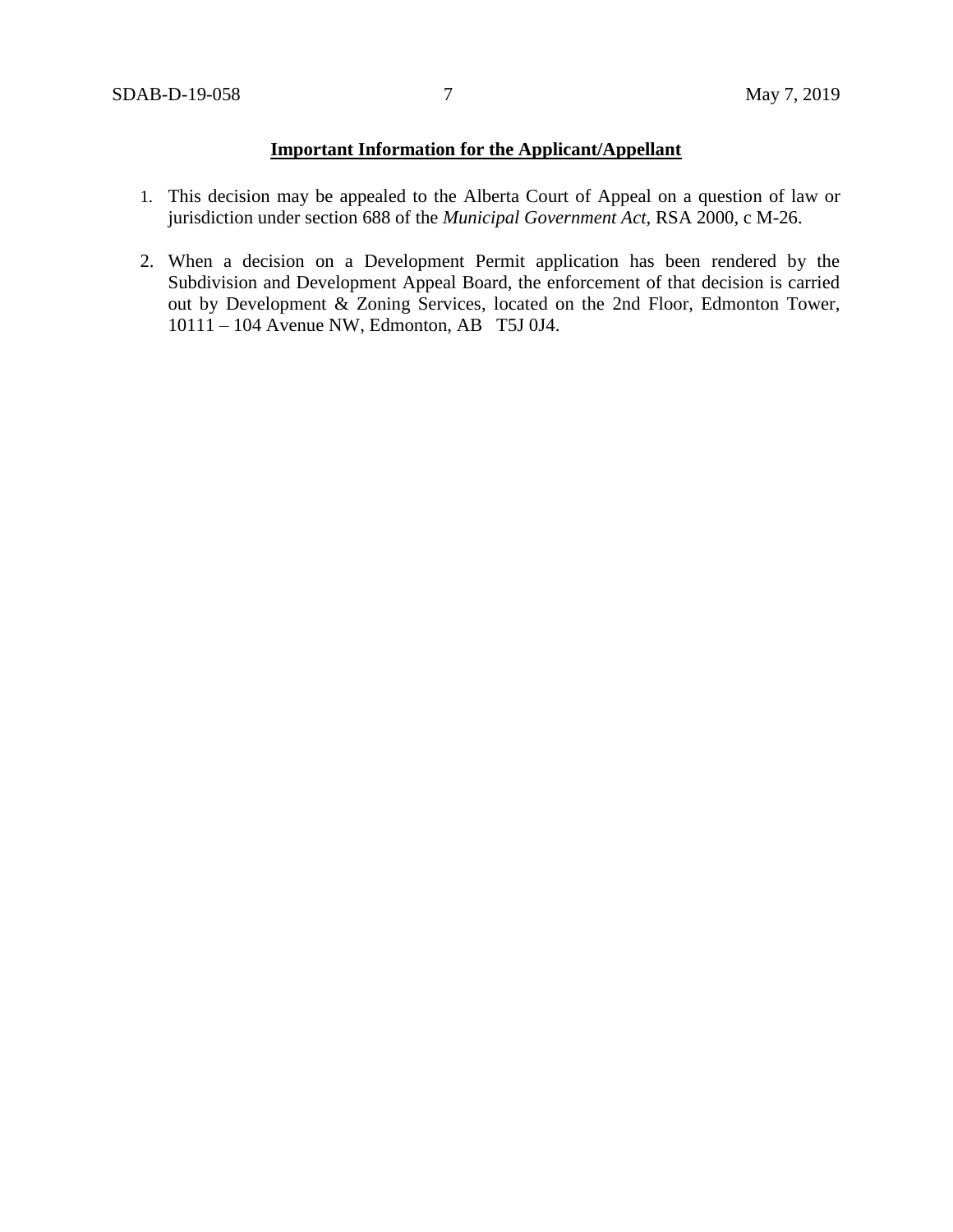

*10019 – 103 Avenue NW Edmonton, AB T5J 0G9 P: 780-496-6079 F: 780-577-3537 [sdab@edmonton.ca](mailto:sdab@edmonton.ca) edmontonsdab.ca*

Date: May 7, 2019 Project Number: 275948150-001 File Number: SDAB-S-19-002

# **Notice of Decision**

[1] On April 24, 2019, the Subdivision and Development Appeal Board (the "Board") heard an appeal that was filed on **March 28, 2019**. The appeal concerned the decision of the Subdivision Authority, issued on March 21, to refuse the following subdivision:

# **Keep the existing Single Detached House and to create one (1) additional Single Detached Residential Lot.**

- [2] The subject property is on Plan 9422111 Blk 12 Lot 1, located at 11304 9 Avenue NW, within the (RF1) Single Detached Residential Zone. The Twin Brooks Neighbourhood Area Structure Plan applies to the subject property.
- [3] The following documents were received prior to the hearing and form part of the record:
	- A copy of the refused Subdivision Letter with attachment;
	- The Subdivision Authority's written submission and PowerPoint presentation; and
	- The Appellant's written submissions.
- [4] The following exhibits were presented during the hearing and form part of the record:
	- $\bullet$  Exhibit A Google Map of the area, submitted by Ms. T. Hanse, representing City of Edmonton, Transportation.
	- Exhibit  $B Map$  of the area showing lot assessments, submitted by the Appellant.
	- $\bullet$  Exhibit C Map of the area showing lot assessments, submitted by the Appellant.
	- Exhibit D Drawing of the proposed subdivision, submitted by the Appellant.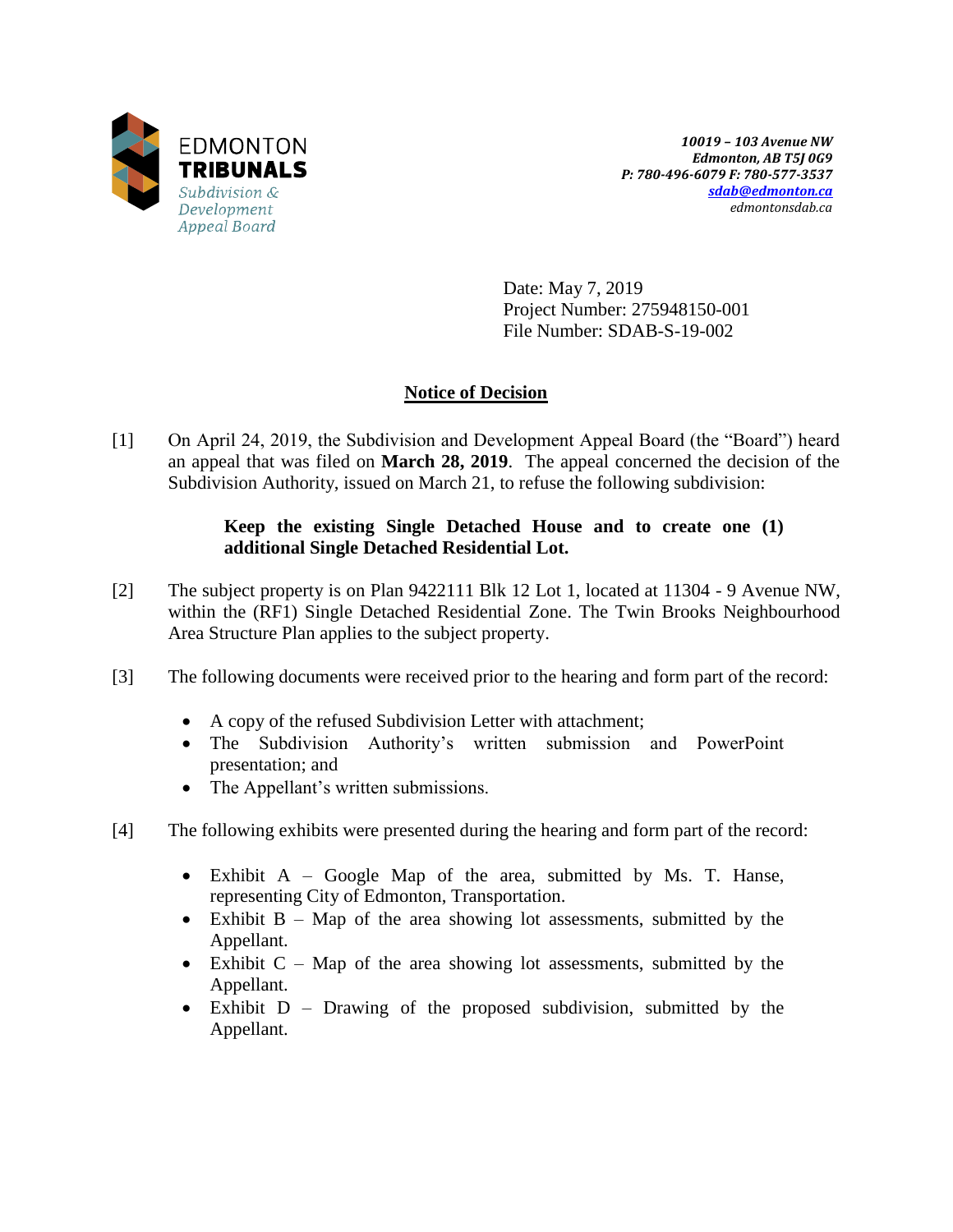# **Preliminary Matters**

- [5] At the outset of the appeal hearing, the Chair confirmed with the parties in attendance that there was no opposition to the composition of the panel.
- [6] The Chair outlined how the hearing would be conducted, including the order of appearance of parties, and no opposition was noted.
- [7] The appeal was filed on time, in accordance with section 678 of the *Municipal Government Act*, RSA 2000, c M-26.

### **Summary of Hearing**

- *i) Position of the Appellant, Mr. F. and Mrs. B. Fernando*
- [8] They like this area and want to subdivide their property to build a smaller retirement home on the current Site.
- [9] The proposed house will be approximately 1300 to 1400 square feet with an attached garage.
- [10] Vehicular access to the proposed lot will be required from 9 Avenue which will not impact visibility for vehicles travelling west or east on 9 Avenue.
- [11] There are several houses that have main road access along 9 Avenue and on 12 Avenue in front of George P. Nicholson Elementary School, where there is a pedestrian crossing.
- [12] There is an ETS bus route that runs in the area.
- [13] The existing boulevard trees will not be removed with the proposed subdivision.
- [14] The proposed (east) lot size is 397 square metres which is over the minimum 350 square metre requirement in the RF1 Single Detached Residential Zone.
- [15] There is a deficiency of 1.49 metres in the Site Depth and a variance is required.
- [16] The proposed house can be situated closer to the existing house but they would like to leave room for landscaping and green space.
- [17] There is sufficient room to subdivide the lot and build a small house which will complement the neighbourhood.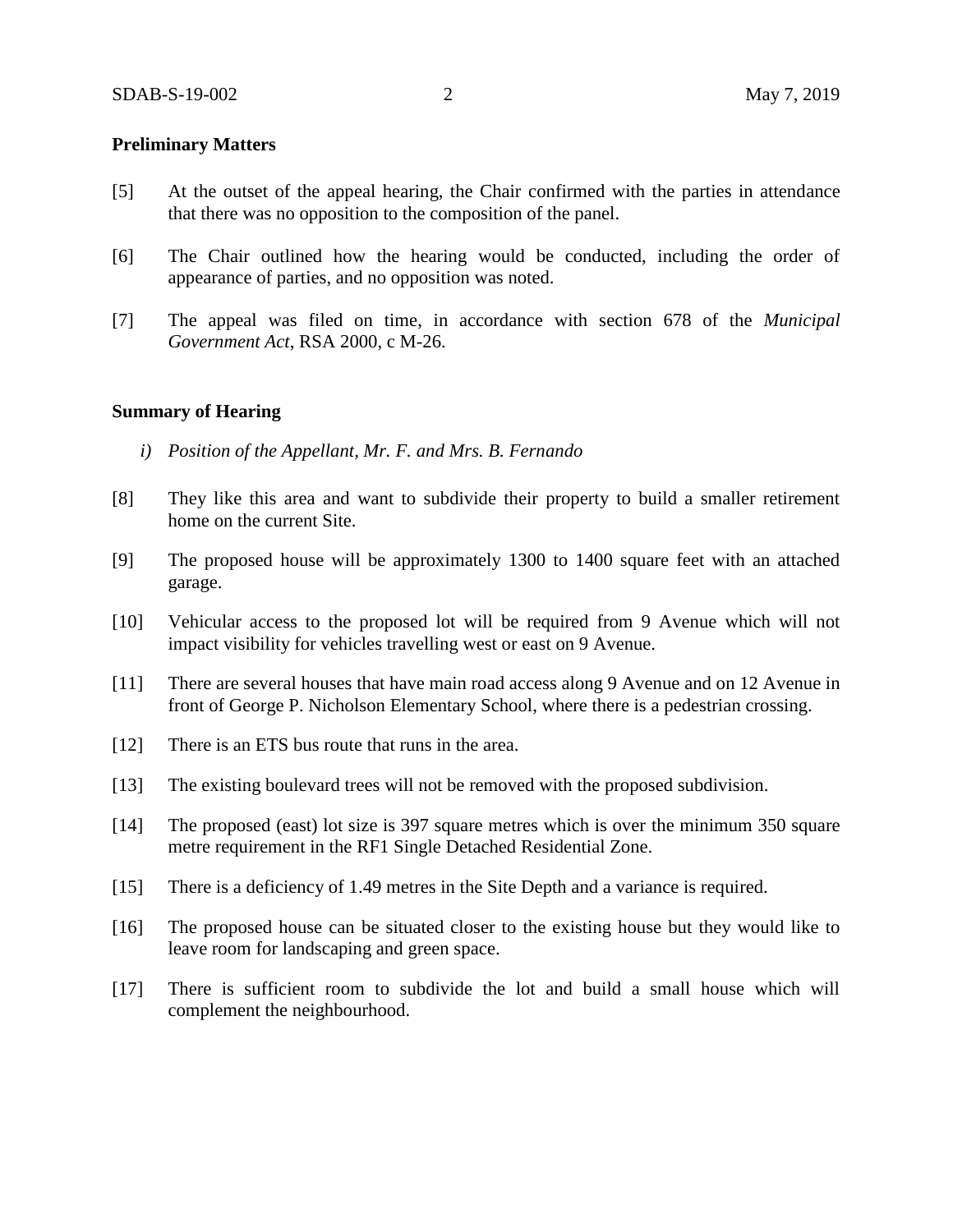The Chair advised the Appellants that the Board can only deal with the proposed subdivision and not the access that is required for the subdivision, which can be dealt with by the City of Edmonton, Transportation.

- [18] Mr. and Mrs. Fernando referred to the Subdivision Authority's written submission and the photographs showing the Site views from 9 Avenue.
- [19] They have not received any opposition from neighbouring property owners.
- [20] Mr. and Mrs. Fernando provided the following information in response to questions by the Board:
	- a. There is access from 9 Avenue to a cul-de-sac in the area.
	- b. There are several properties in close proximity to the school that has access from the collector road.
	- c. In their opinion, access to the proposed subdivision will not have a negative impact on the neighbourhood.
	- d. There are no commercial properties in the neighbourhood. Anthony Henday Drive is in close proximity to the neighbourhood.
	- e. The existing mail box will not be affected by the proposed subdivision.
	- f. Access to the proposed subdivision will be along the existing garage and will not be in the area of the pedestrian walkway.
	- g. The general speed limit in the area is 45 kilometres per hour but is reduced to 35 and 30 kilometres per hour in certain areas.
	- h. There is no playground in the area.
	- *ii) Position of the Subdivision Authority, Ms. K. Rutherford*
- [21] Ms. Rutherford read from her written submission and PowerPoint presentation.
- [22] The proposed subdivision is to create one additional single detached residential lot. The property owner intends to retain the existing residential development and construct a single detached dwelling on the proposed east lot.
- [23] The property currently contains one single detached house that faces 9 Avenue.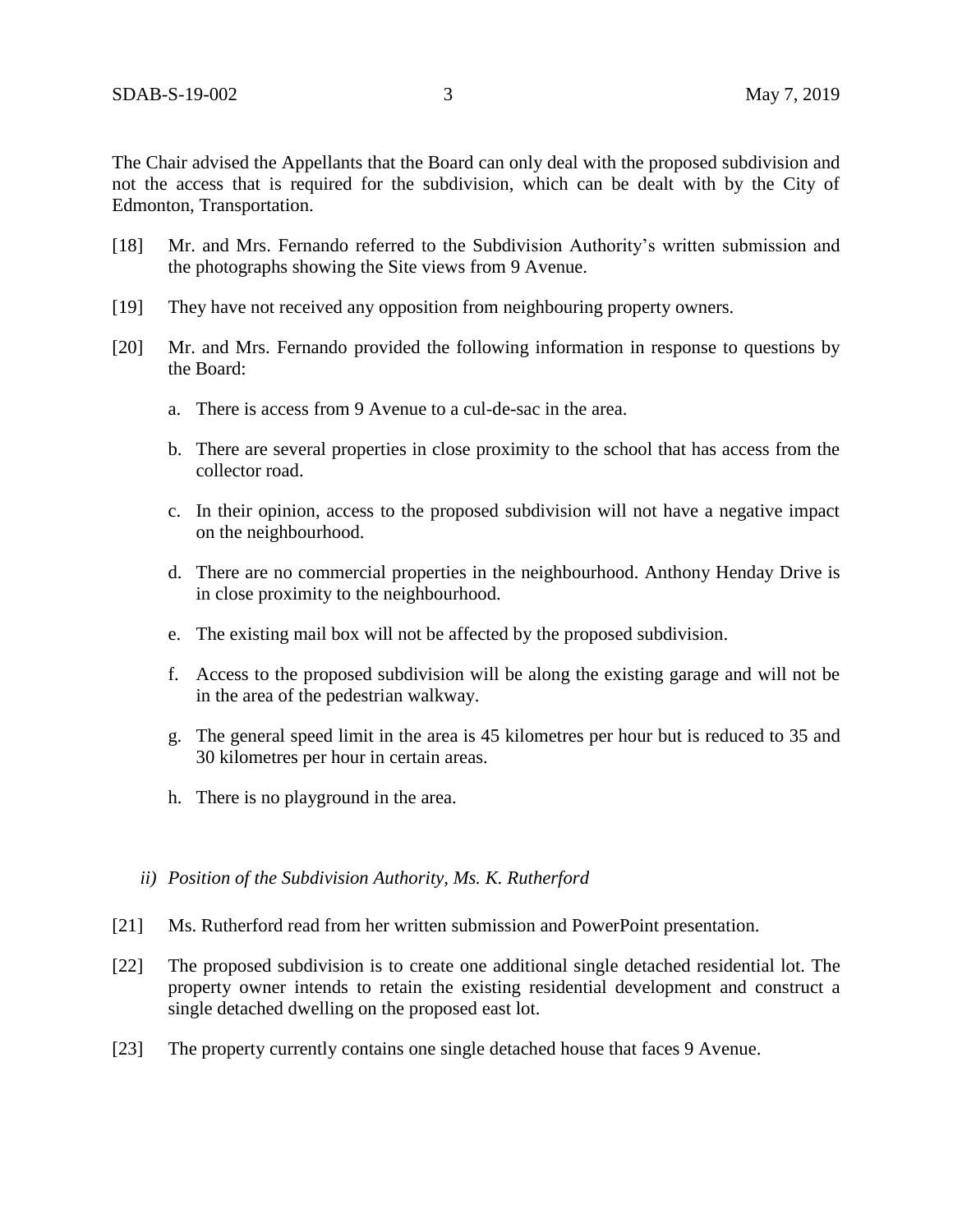- [24] The Twin Brooks Neighbourhood Area Structure Plan identifies this property within an area designated for Single Detached Residential uses. The site is subject to *Edmonton Zoning Bylaw* development regulations found within the (RF1) Single Detached Residential Zone. Single Detached Housing is a Permitted Use within the RF1 Zone.
- [25] This property is located at the intersection of 9 Avenue and 113 Street. The vicinity is predominantly residential. Properties to the west, south, and east of this site are also within the RF1 Zone and they are occupied by single detached housing. Immediately north of the site is a Public Utility Lot containing gas lines and a high pressure pipeline. Residential development continues across this utility corridor, on its north side.
- [26] Notices were sent to adjacent properties regarding the proposed subdivision. One response was received in opposition from a neighbouring property owner.
- [27] The proposed subdivision does not comply with the minimum development regulation identified in section 110.4(1)(c) of the *Edmonton Zoning Bylaw*. The minimum Site Depth identified in the RF1 Zone for Single Detached Housing is 30.0 metres.
- [28] Section 6.1 of the *Edmonton Zoning Bylaw* defines the Front Lot Line of a Corner Lot as the shortest property line abutting public roadway. Therefore, this application's east Lot fronts onto 113 Street and its Rear Lot Line is the delineation proposed by this subdivision.
- [29] Section 6.1 of the *Edmonton Zoning Bylaw* defines Site Depth as the distance between the mid-points of the Front and Rear Lot Lines. The Site Depth of the proposed east Lot is approximately 27.69 metres, and is deficient by 2.31 metres or approximately nine percent.
- [30] The size of the proposed east lot is uncharacteristically small when compared to the surrounding properties. Site Depths in this vicinity typically range from approximately 34.0 to 40.0 metres. The 10 residential lots immediately west of the subject Site yield an average Site Area of 629.8 square metres. The proposed east lot has a Site Depth of 27.69 metres and a Site Area of 397 square metres, creating a property that is considerably smaller than other lots in the area.
- [31] When the minimum development setbacks identified in section 110.4 of the *Edmonton Zoning Bylaw* are applied to the proposed east lot, the Site Area yields a relatively small building envelope. The minimum Front Setback identified in the RF1 Zone for Single Detached Housing is 4.5 metres.
- [32] The minimum Side Setback identified in the RF1 Zone for Single Detached Housing is 1.2 metres. A utility right-of-way is registered on the Certificate of Title for this property, prohibiting development within 2.0 metres of the abutting Public Utility Lot. The Side Setback along 9 Avenue can be increased from the 1.2 metres minimum up to 4.5 metres, depending on the development's orientation and the presence of an attached Garage.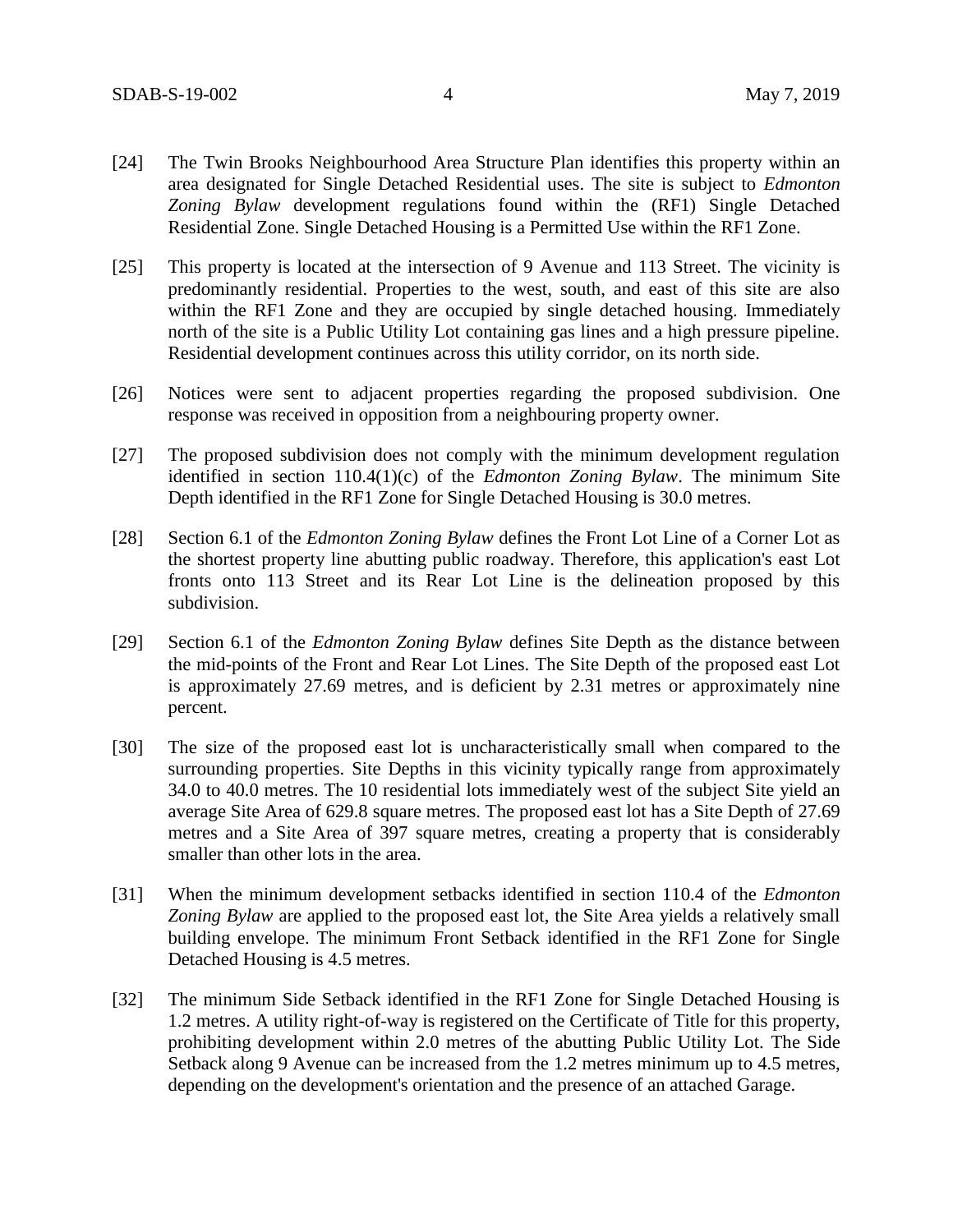- [33] The proposed building envelope does not comply with the minimum development regulation identified in section 110.4(9) of the *Edmonton Zoning Bylaw*. The minimum Rear Setback identified in the RF1 Zone for Single Detached Housing is 7.5 metres, but can be reduced to 4.5 metres, based on the presence of an attached garage and the development's orientation.
- [34] The proposed subdivision creates a non-conforming lot that does not meet development regulations in the *Edmonton Zoning Bylaw*. This situation creates unnecessary hardship for existing and future property owners. Property owners wishing to further develop or redevelop the proposed Site will be required to seek one or more development permit variances.
- [35] The proposed Lot requires legal access from an adjacent roadway. A driveway along 113 Street will not be permitted due to the proximity of the intersection at 9 Avenue and 113 Street, creating a significant safety concern.
- [36] Given the absence of a rear lane, the Appellant proposes two access points to the east lot off of 9 Avenue. The accesses will affect the existing sidewalk and may require boulevard trees to be relocated. The Twin Brooks neighbourhood has been designed so that driveways do not front onto 9 Avenue to accommodate this collector roadway's traffic volumes.
- [37] Proposed access No. 1 is located along a curved portion of 9 Avenue and is in close proximity to the 113 Street intersection. This access location creates a concern about appropriate visibility and safety for the vehicles, approaching drivers, cyclists, and pedestrians. Proposed access No. 2 cannot be supported due to the proximity to the 113 Street intersection, a marked pedestrian crosswalk, and a Canada Post community mailbox.
- [38] The proposed subdivision does not align with the intent of the Municipal Development Plan, *The Way We Grow*. This strategic growth plan supports redevelopment and residential infill that are both safe and sensitive to a community's character. Policy 5.2.1.1 directs development to fit with the existing and planned neighbourhood context. It is required to respect the scale, form, massing, style, and materials of the neighbourhood.
- [39] Ms. T. Hinse, Ms. K. Rutherford, and Mr. R. Zhou provided the following information in response to questions by the Board:
	- a. Access close to a crosswalk with a driveway adjacent to it is not uncommon. However, this is a collector road and there is a concern for pedestrians.
	- b. There needs to be 30 metres from an intersection to an access point and the centre of the driveway will be less than 30 metres.
	- c. Collector roads in the area are wider at the intersections and become narrow as vehicles move further into the residential area.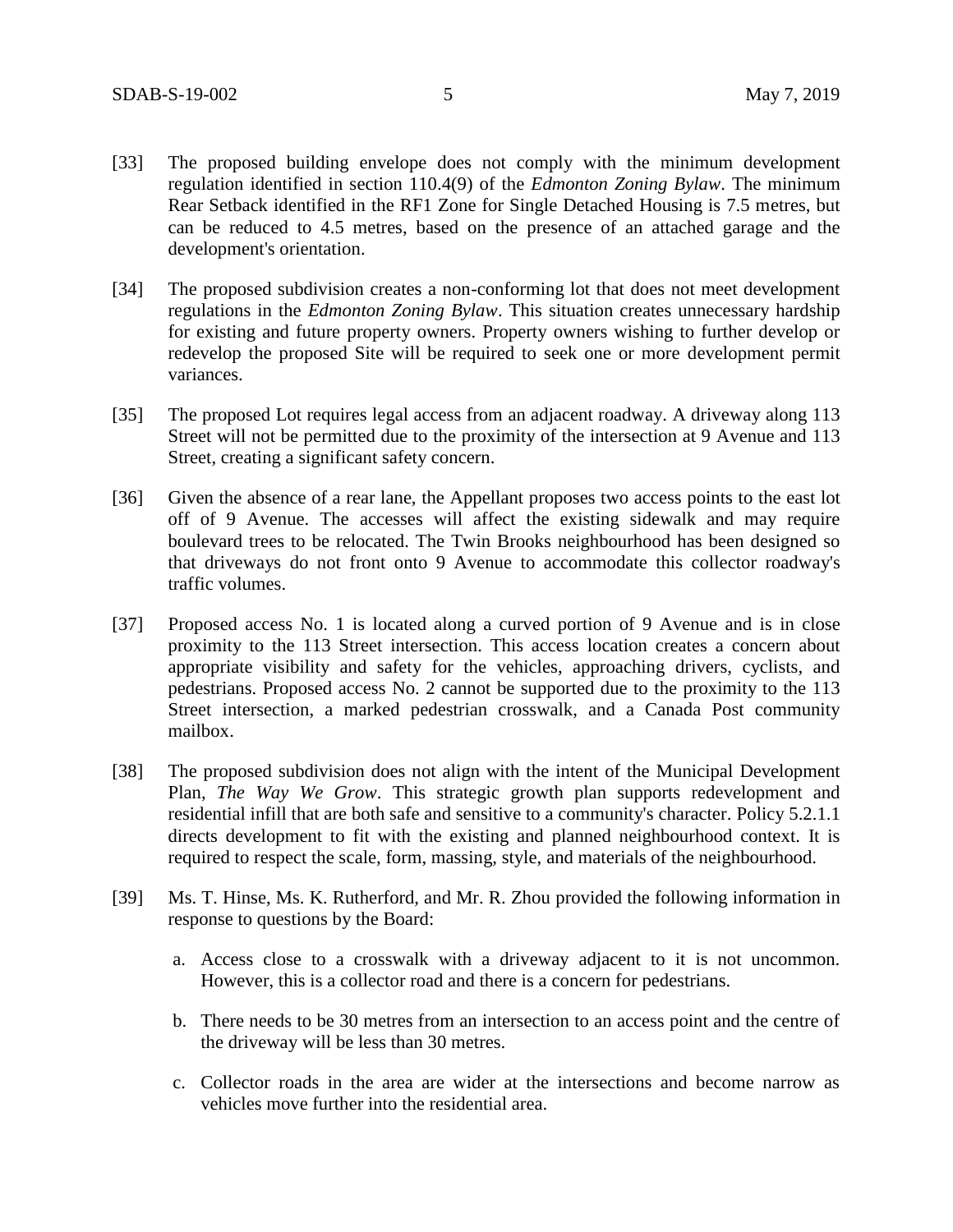- d. Ms. Hinse provided the Board with an aerial photograph showing the portion of the roadway that is 14.4 metres wide. As the road curves down to the subject Site, the road becomes 11.4 metres wide, which is the dimension of a standard collector road (*Exhibit A*).
- e. She could not confirm the dimension of the road that is east of 111 Street and she showed on the map the ring road that abuts Twin Brooks Park.
- f. The speed limit on 9 Avenue is 50 kilometres per hour and is then reduced to 35 kilometres per hour due to a curve in the road on 9 Avenue. The speed limit is reduced to 30 kilometres per hour when pedestrian lights are flashing.
- g. She could not confirm the location of other pedestrian walks or lights in the area.
- h. Ms. Rutherford confirmed that the east lot created by the proposed subdivision will be uncharacteristically small. The lots could have been subdivided when the property was purchased before amendments were made to the *Edmonton Zoning Bylaw.*
- i. With the size of the lot and the required Setbacks, the proposed house will need to be reduced.
- j. It was suggested that a Garden Suite would be more appropriate than subdividing the property.
- k. Mr. Zhou stated that any development on the subject Site will require a variance in the Rear Setback.

## *iii) Rebuttal of the Appellant, Mr. and Mrs. Fernando*

- [40] Mr. and Mrs. Fernando provided the Board with two maps of the area showing lot assessments and that one lot is 467 square metres and one is 638 square metres (*Exhibit B* and *C*).
- [41] They provided the Board with a drawing of the proposed subdivision showing how the house will be laid out (*Exhibit D*).
- [42] In their opinion, they can accommodate the Rear Setback requirement.
- [43] The proposed house will be a bungalow and approximately 1300 to 1400 square feet.
- [44] The current house is 1600 square feet on the main floor.
- [45] They only want a small yard so it is easy for them to maintain.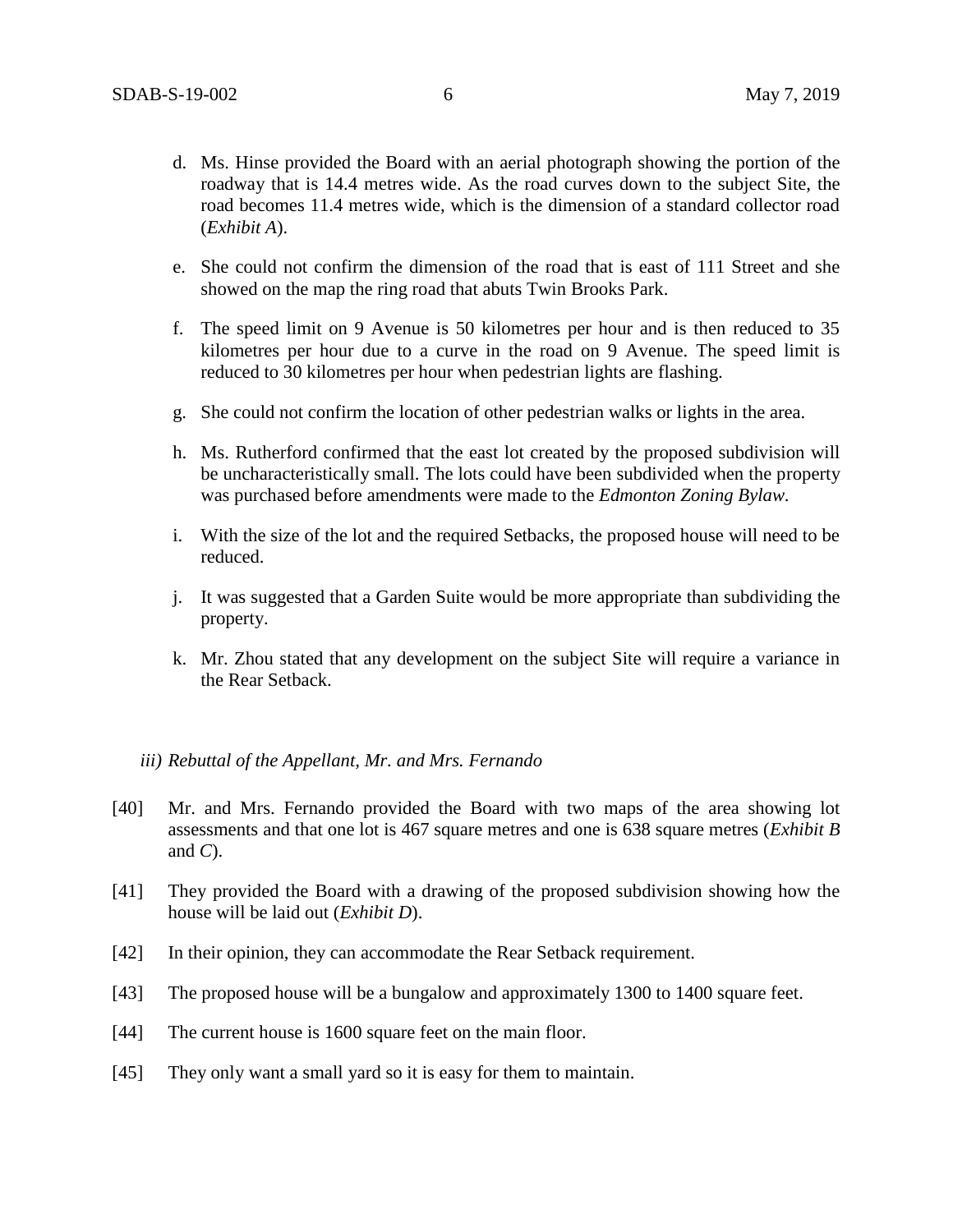- [46] In their opinion, a Garden Suite will not be characteristic for the neighbourhood and will be an issue if they decide to sell the property.
	- *iv) Rebuttal of the Subdivision Authority, Ms. Rutherford*
- [47] Ms. Rutherford referred to *Exhibit B* and *C*, and stated that although some of the lots in the area are 476 square metres and 638 square metres, the average lot size in the area is 629 square metres. The proposed lot is 397 square metres. In her opinion, the proposed lot and development is not in scale with other homes in the neighbourhood.

## **Decision**

[48] The appeal is **DENIED** and the decision of the Subdivision Authority is **CONFIRMED**. The subdivision is **REFUSED**.

# **Reasons for Decision**

- [49] The Board denies the appeal and confirms the decision of the Subdivision Authority for reasons that are centered around three issues:
	- a. Whether or not the proposed subdivision is characteristic of the neighbourhood;
	- b. Whether or not the subdivision will create a hardship; and
	- c. Whether or not the creation of the new lot will lead to significant concerns with transportation access.
- [50] Policy 5.2.1.1 of the Municipal Development Plan (*The Way We Grow*) requires

…development to fit with the existing and planned neighbourhood context, to respect the scale, form, massing, style and materials of the neighbourhoods and to incorporate other design elements that create a transition between the new development and the existing neighbourhood.

[51] The Subdivision Authority pointed out that the average lot size in the area is 629 square metres. The proposed lot will be 397 square metres which is significantly smaller than the average lot in the area. This was confirmed when the Appellant pointed out that the smallest lot they could find in the area was 476 square metres, which is larger than the proposed lot.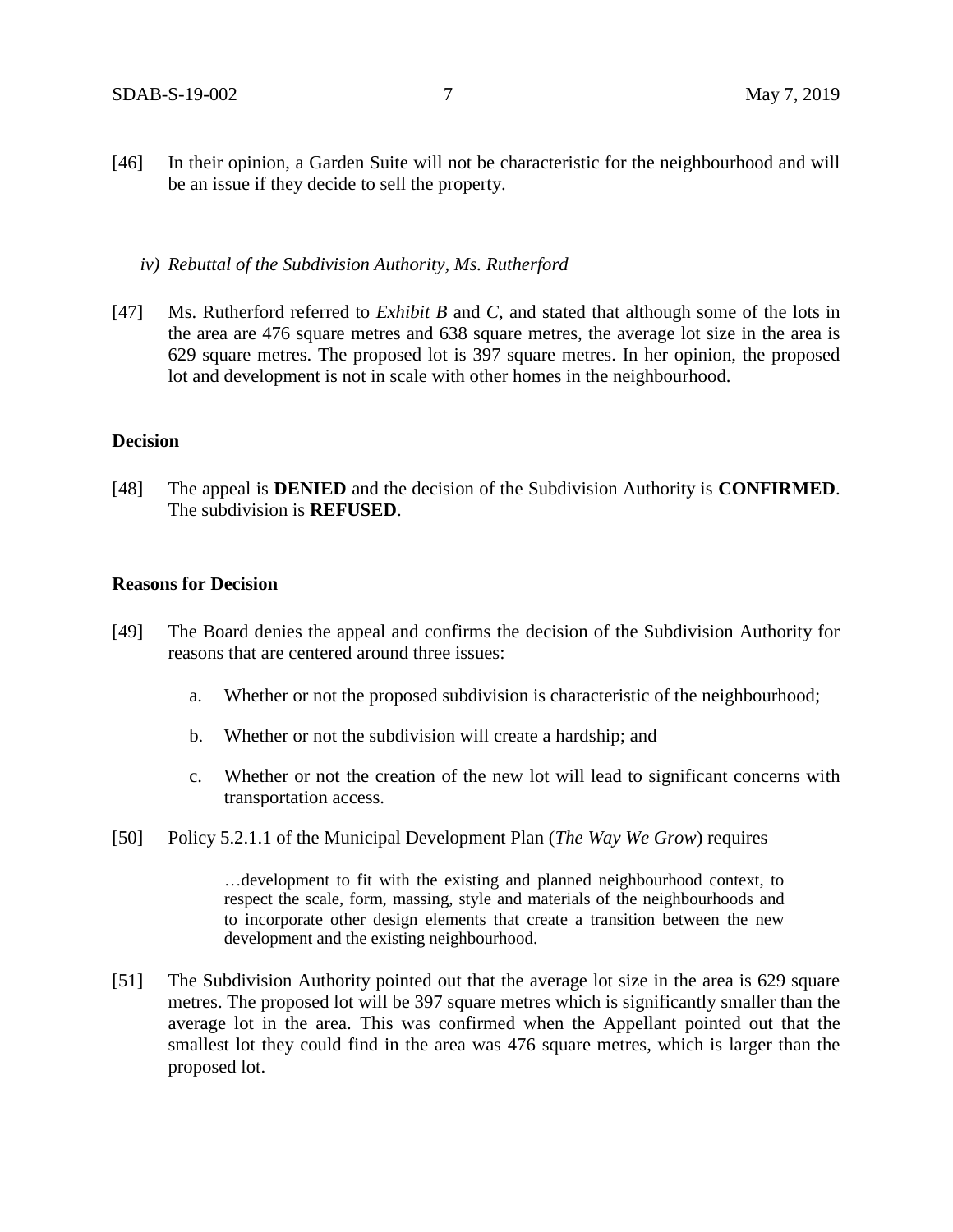- [52] Based on the evidence provided to the Board, the lot size will be smaller than the average lots in the area. Granting the subdivision would not be creating a lot that would be characteristic of the style and size of the surrounding neighbourhood.
- [53] Given that the Board should be guided by the Municipal Development Plan, this leads the Board to deny the appeal.
- [54] The proposed lot would also be a lot that could not be built upon without a variance being granted by the Development Officer.
- [55] The Site Depth calculated is 27.69 metres which is shorter than the required Site Depth in the underlying Zone.
- [56] The Development Officer indicated that the Rear Setback will not be easily met. The Setback could be met by reducing the principal structure on the new lot. Granting the subdivision would create a lot that would require variances for any development to occur. Creating lots which could have no right of development on them should be discouraged.
- [57] 9th Avenue has a speed control of 50 kilometres per hour, which does not allow safe access from a driveway accessed directly from a collector roadway.
- [58] A review of the various aerial maps submitted show that there is no direct access to 9 Avenue in the entire neighbourhood. Small crescents are considered "shoulder" and "eyebrow" crescents, and other off-shoots from 9 Avenue that have access to the lots. These crescents are collectors for the driveway accesses and feed into a central access onto 9 Avenue. The driveways of the surrounding properties do not have direct access to 9 Avenue.
- [59] The Appellants pointed out that if a vehicle continues on 9 Avenue, the road eventually turns north and then eastward which becomes 12 Avenue. Along a portion of 12 Avenue, opposite the George P. Nicholson Elementary School, there are a few lots with direct access from 12 Avenue.
- [60] Transportation Services indicated that the speed limit in that area is 30 kilometres per hour where there is a playground zone for the majority of the day.
- [61] The Appellants indicated that houses on a portion of 110a Avenue on the east side of 111 Street have driveways fronting directly on to it.
- [62] Transportation Services indicated that this road is narrower than 9 Avenue and serves a much smaller enclave than the larger part of Twin Brooks that is serviced by 9 Avenue.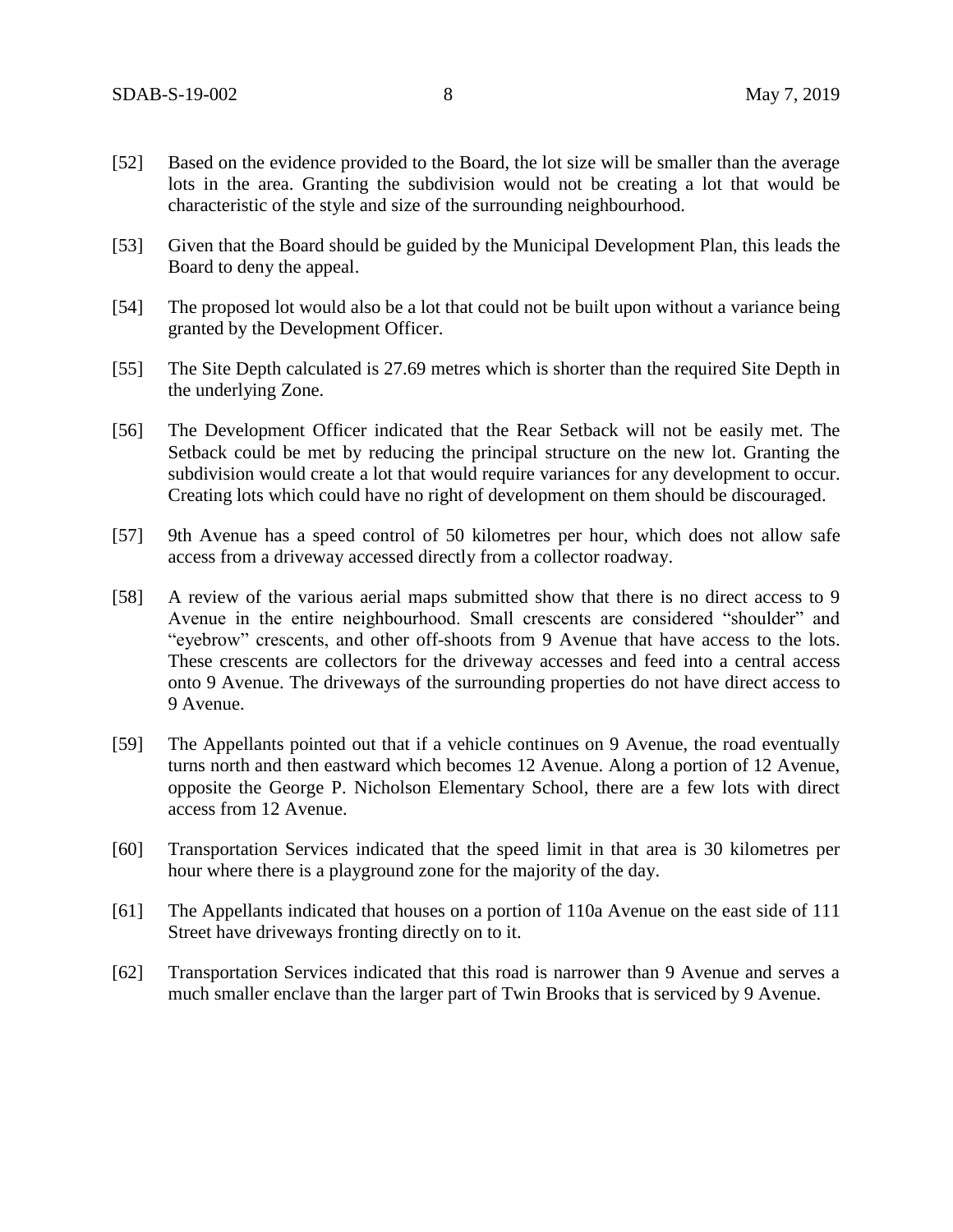- [63] The Board finds that any driveway at the subject Site will be within 30 metres of an intersection containing a marked crosswalk. Transportation Services indicated that for safety reasons, all driveways need to be 30 metres away from all intersections. The proposed lot line of the new lot would be at approximately the 30 metre distance from the intersection.
- [64] For the above reasons, the Board confirms the decision issued by the Subdivision Authority and denies the appeal.

Mr. I. Wachowicz, Chair Subdivision and Development Appeal Board

Board Members in Attendance:

Ms. K. Cherniawsky; Ms. M. McCallum; Ms. K. Thind; Ms. L. Delfs

CC: City of Edmonton, Subdivision Authority, Attn: Ms. K. Rutherford / Mr. B. McDowell / Ms. S. Mah / Ms. T. Nina / Mr. M. Berlado / Mr. T. Vandenberink / Ms. J. Vos City of Edmonton, Development & Zoning Services, Attn: Mr. R. Zhou City of Edmonton, Transportation Services, Attn: Ms. T. Hinse / Ms. P. Sundara